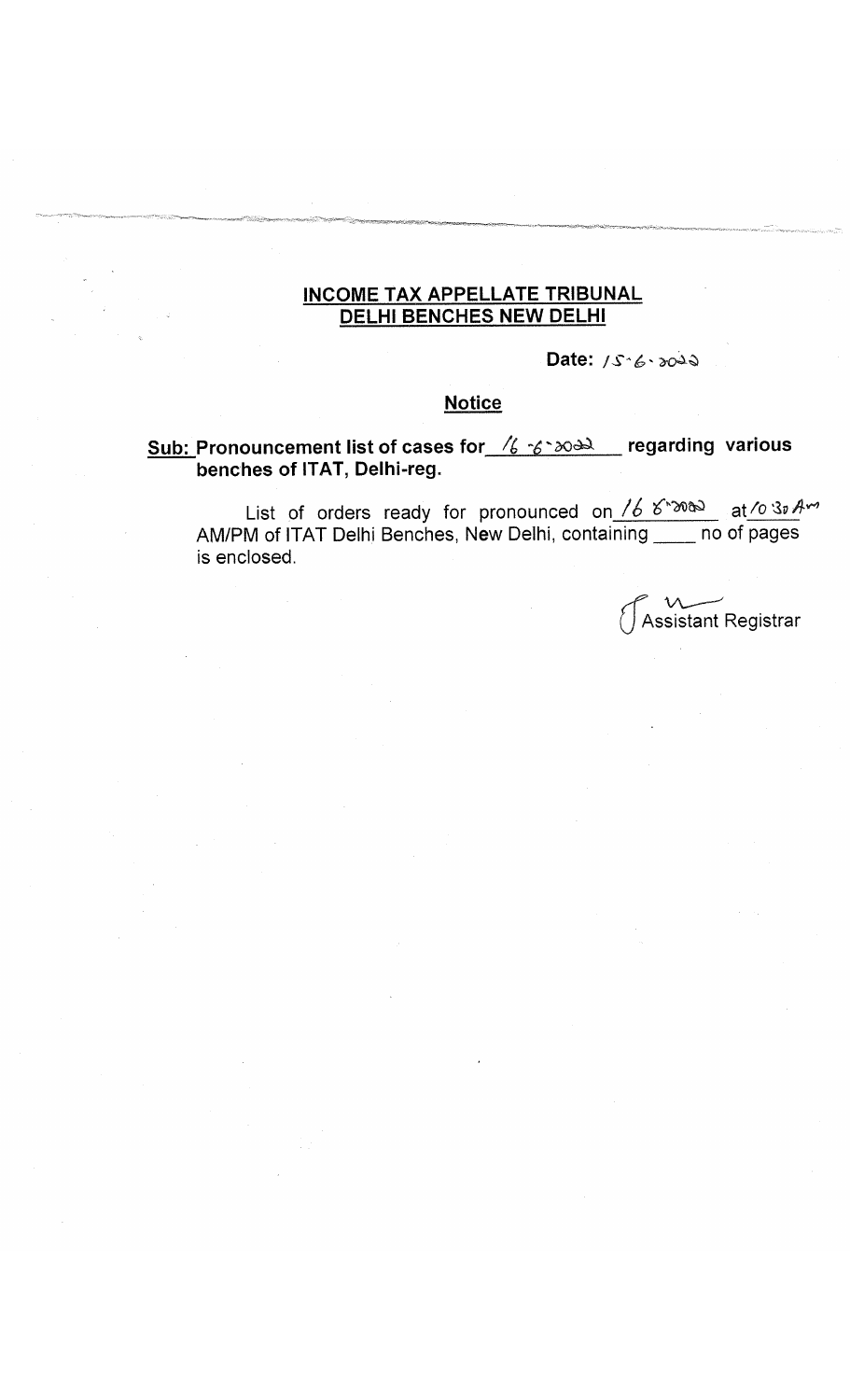#### INCOME TAX APPELLATE TRIBUNAL DELHI BENCHES, NEW DELHI LIST OF CASES TO BE PRONOUNCED ON 16.06.2022 BY SHRI SHAMIN YAHYA, ACCOUNTANT MEMBER

| S.No. ITA/WTA/MA NO. | Name of the Case                |         | <b>Bench Second Member</b> |
|----------------------|---------------------------------|---------|----------------------------|
| SA No.121/Del/20122  | Adobe Systems India P. Ltd. vs. | $1 - 1$ | Shri Anubhav Sharma, JM    |
| and                  | DCIT, Circle $5(1)(1)$ , Noida  |         |                            |
| ITA No.928/Del/2022  |                                 |         |                            |

*<sup>n</sup>* w /  $R$  (ADMN.) 15.06 .2022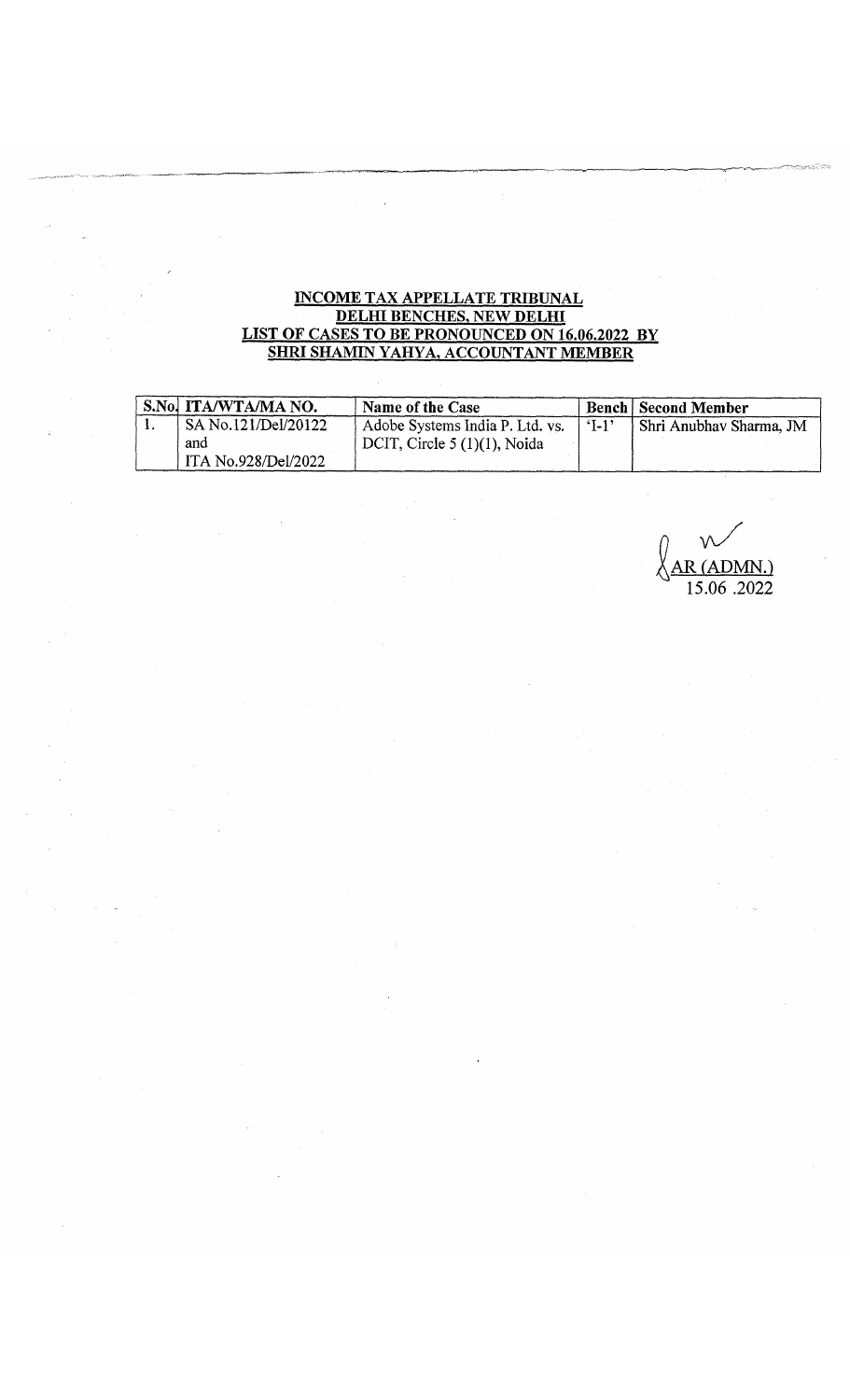## **INCOME TAX APPELLATE TRIBUNAL, DELHI BENCHES, NEW DELHI LIST OF CASE TO BE PRONOUNCED ON 16.06.2022 BEFORE SHRI N.K. BILLAIYA, ACCOUNTANT MEMBER**

|     | BEFORE SHRI N.K. BILLAIYA, ACCOUNTANT IVIEIVIBER    |                        |              |                     |  |  |  |
|-----|-----------------------------------------------------|------------------------|--------------|---------------------|--|--|--|
|     | <b>AND</b><br>SHRI YOGESH KUMAR US, JUDICIAL MEMBER |                        |              |                     |  |  |  |
|     |                                                     |                        |              |                     |  |  |  |
| SI. | ITA/WTA/MA                                          | Name of the case       | Bench        | To be pronounced by |  |  |  |
| No  | /SA No.                                             |                        |              |                     |  |  |  |
|     |                                                     |                        |              |                     |  |  |  |
|     |                                                     |                        |              |                     |  |  |  |
| 1.  | 4997/Del/2010                                       | DCIT Vs. Karma         | $\mathsf{C}$ | N. K. Billaiya      |  |  |  |
|     |                                                     | Lakelands              |              |                     |  |  |  |
| 2.  | 1461/Del/2018                                       | G. D. Bakers Pvt. Ltd. | $\mathsf{C}$ | N. K. Billaiya      |  |  |  |
|     | to                                                  | (Formerly known as     |              |                     |  |  |  |
|     | 1463./Del/2018                                      | <b>Tops Exports</b>    |              |                     |  |  |  |

Asstt. Registrar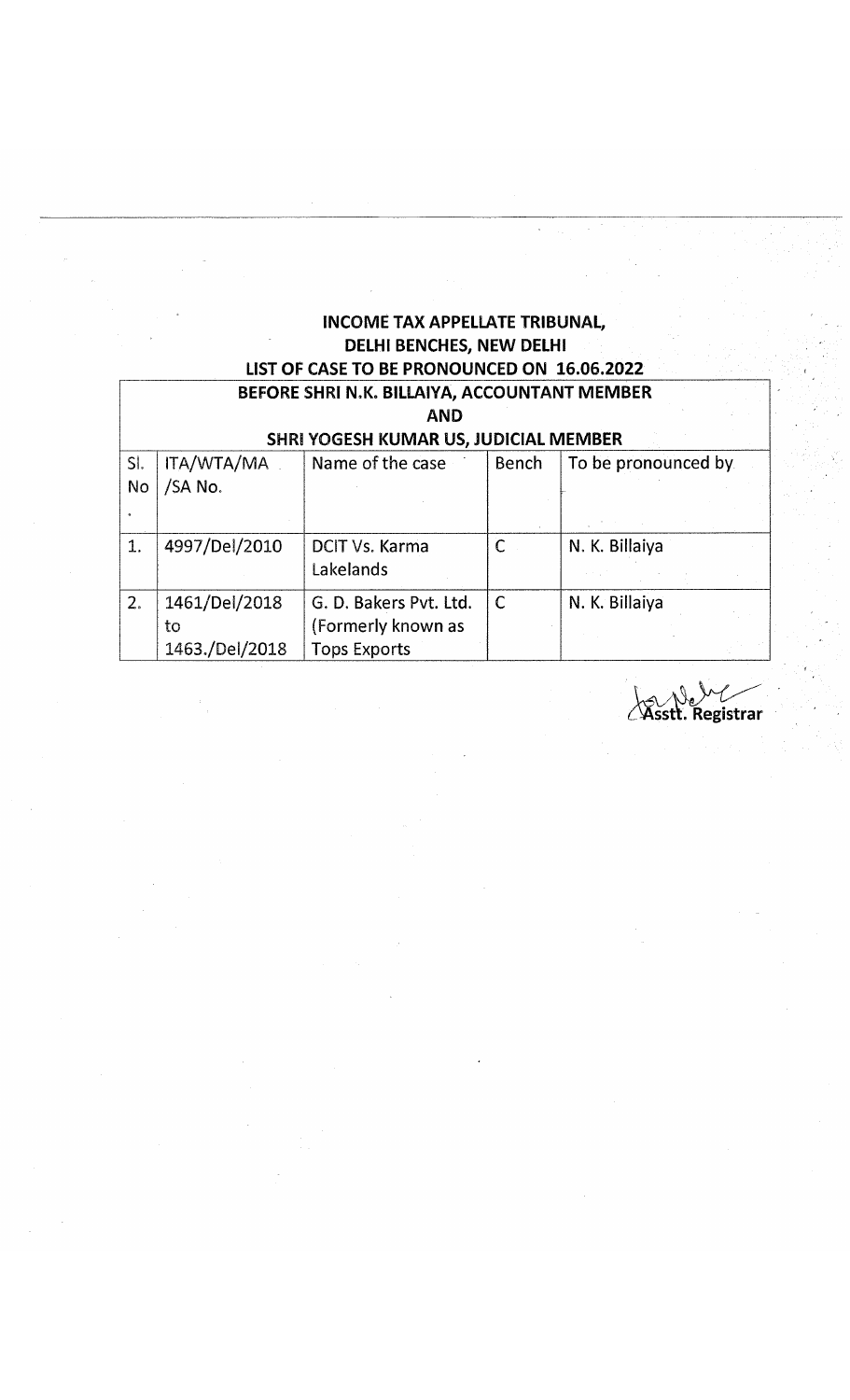# **INCOME TAX APPELLATE TRIBUNAL, DELHI BENCHES, NEW DELHI LIST OF CASE TO BE PRONOUNCED ON 16.06.2022**

| BEFORE SHRI C.N. PRASAD, JUDICIAL MEMBER<br><b>AND</b><br>SHRI PRADIP KUMAR KEDIA, ACCOUNTANT MEMBER |                              |                           |       |                           |  |
|------------------------------------------------------------------------------------------------------|------------------------------|---------------------------|-------|---------------------------|--|
| SI.<br>No                                                                                            | <b>ITA/WTA/MA</b><br>/SA No. | Name of the case          | Bench | To be pronounced by       |  |
|                                                                                                      | 5393 Del 2019                | Avenue Homes Pvt.<br>Ltd. | A     | <b>PRADIP KUMAR KEDIA</b> |  |

**^SsttJ^egfetrar**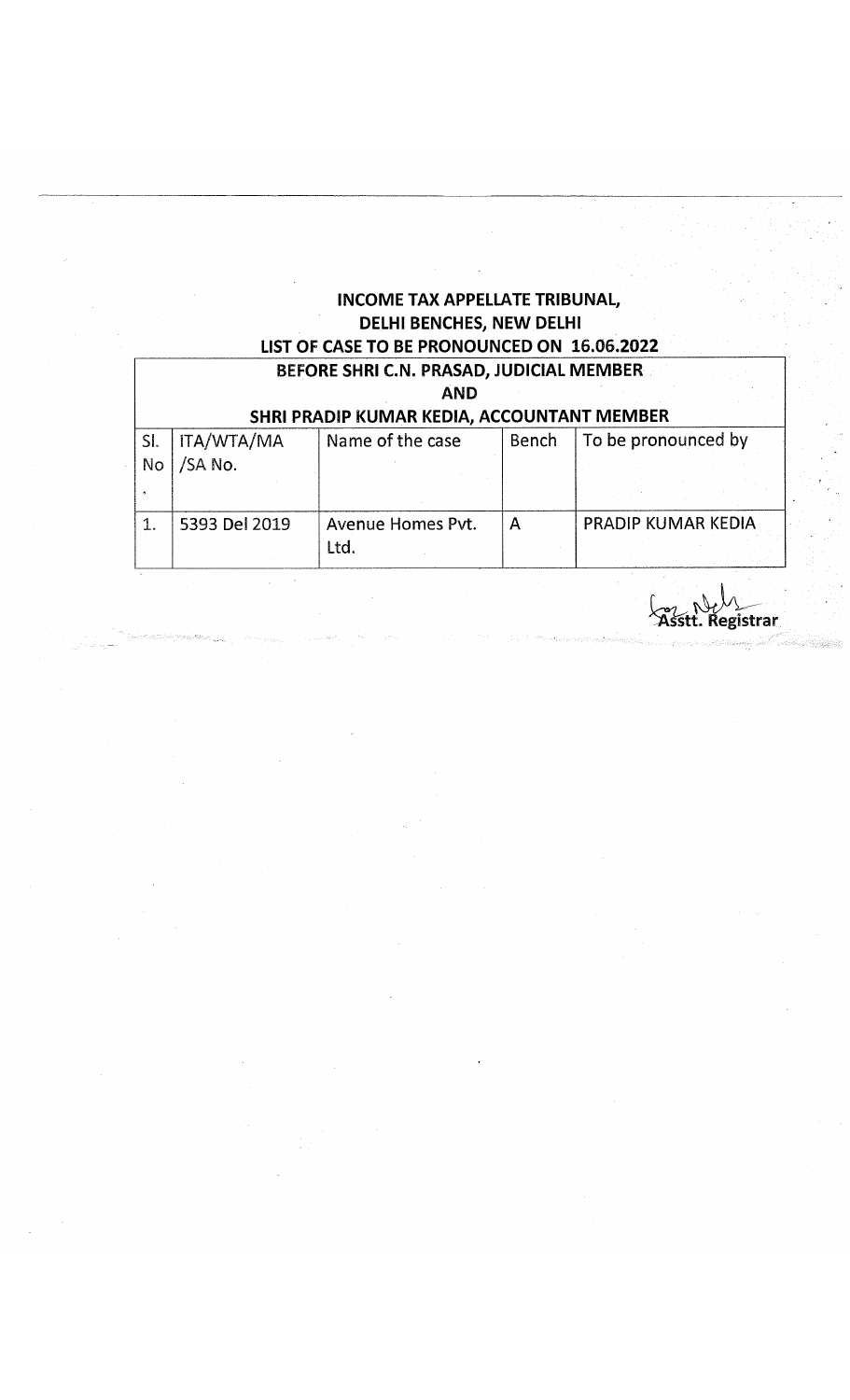#### INCOME TAX APPELLATE TRIBUNAL

## DELHI BENCHES : NEW DELHI

### LIST OF CASES TO BE PRONOUNCED ON **16.06.2022 AT 10.30 AM**

# BEFORE SHRI ANIL CHATURVEDI, A.M. & SHRI N.K. CHOUDHARY, J.M.

| OI.<br>No. | I.T.A.No.   | Name of Case                                      | Bench | To be<br>pronounced |
|------------|-------------|---------------------------------------------------|-------|---------------------|
|            | 6436/D/2019 | M/s. Parsvnath Power Projects<br>P. Ltd., Jaipur. |       | AM                  |

ASSISTANT REGISTRAR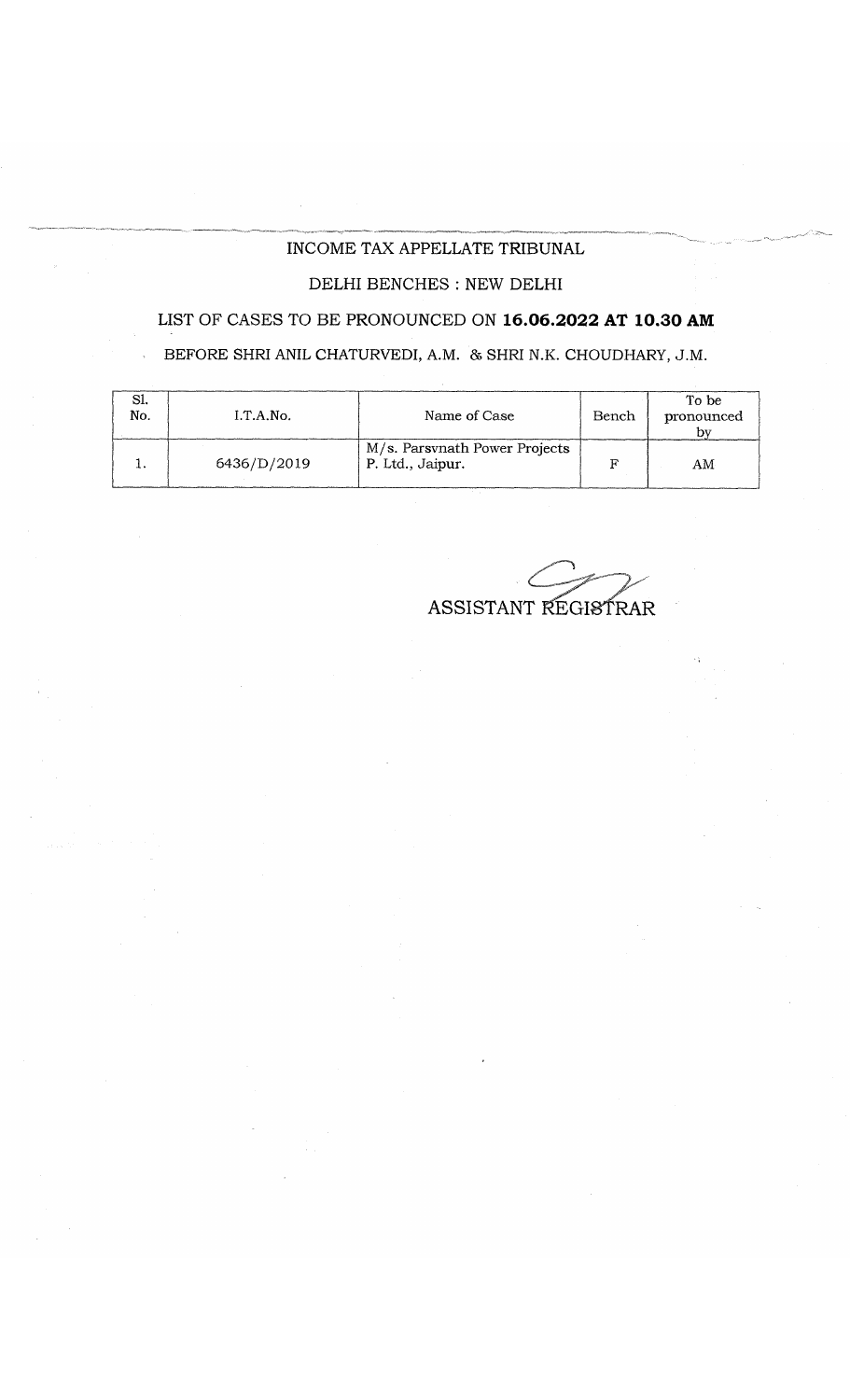#### INCOME TAX APPELLATE TRIBUNAL, DELHI BENCHES, NEW DELHI

List of cases to be pronounced on  $16^{\text{th}}$  June, 2022 by Shri Pradip Kumar Kedia, Accountant Member

| SI.<br>No. | ITA/WTA/M     | <b>Particulars</b>                 | Bench | <b>Second Member</b>  |  |  |
|------------|---------------|------------------------------------|-------|-----------------------|--|--|
| 1.         | 7674/Del/2019 | Swiftrans International P.<br>Ltd. | G     | Sh. Saktijit Dey, J.M |  |  |
| 2.         | 6504/Del/2019 | Jaleshwar Nath Sinha               | -C    | Sh. Saktijit Dey, J.M |  |  |
| 3.         | 5950/Del/2019 | Shri Vineet Khunger                | G     | Sh. Saktijit Dey, J.M |  |  |
| 4.         | 975/Del/2017  | Mrs. Rupal Jain                    |       | Sh. Saktijit Dey, J.M |  |  |

Registrar, New Delhi